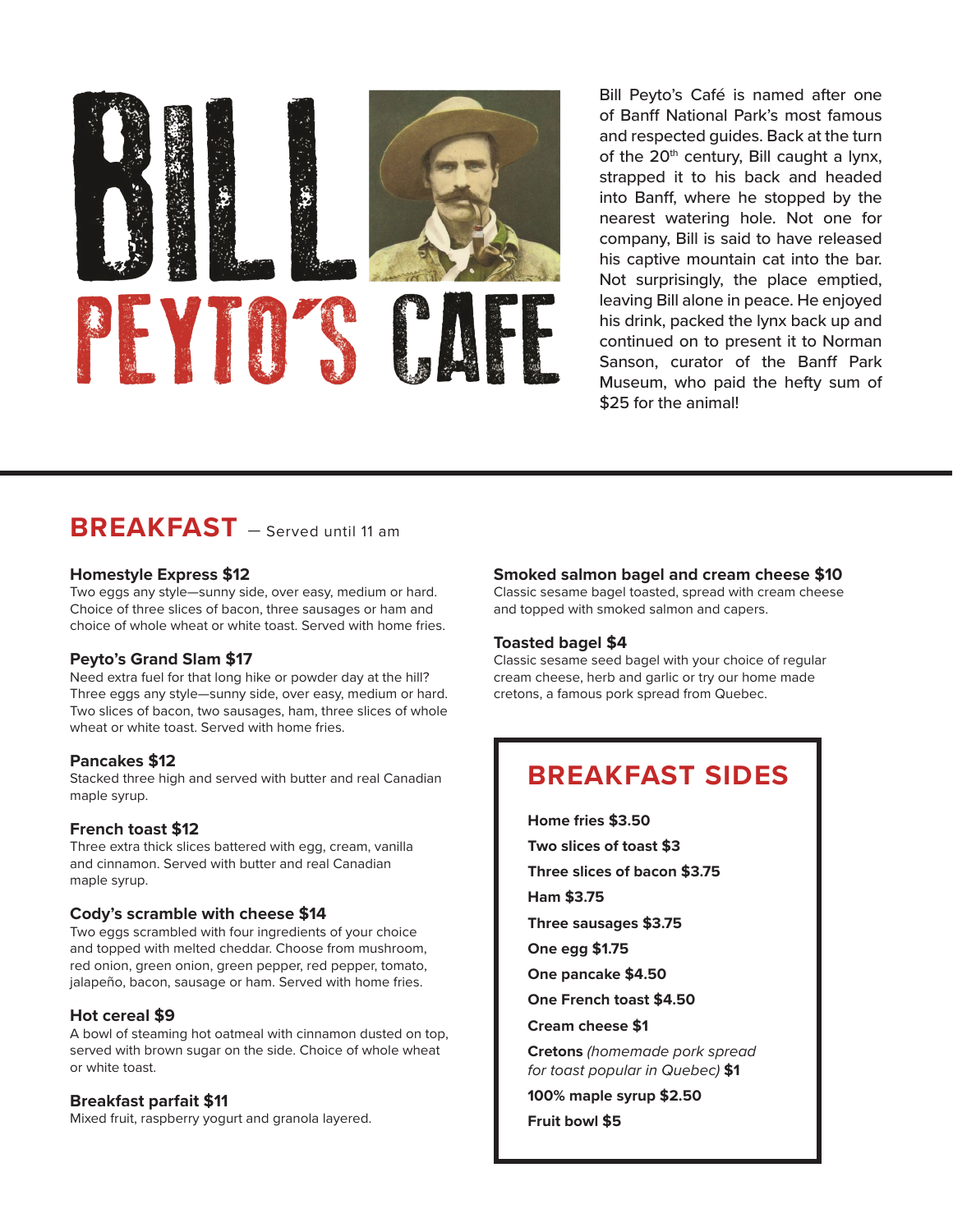# **SOUP, SALADS & APPETIZERS** — Available after 11 am

#### **House salad \$9**

Spring mix greens, fresh vegetables, our house-made dressing and served with bread.

**Caesar salad \$11** Classic, served with croutons, bacon bits and parmesan cheese. Bread included.

**Soup of the day \$7** Daily inspiration from our kitchen. Bread included.

## **Alberta beef chili \$14**

House-made with lean ground beef, vegetables, beans in a mild chili sauce and served with sour cream, cheddar and green onions. Bread included.

# **Poutine \$11**

Best in town! Fresh hand-cut potatoes double fried to perfection, topped with cheese curds and gravy.

#### **Sweet potato fries \$9**

Served with chipotle mayo dip.

#### **French fries \$7**

Fresh hand-cut and double-fried potatoes.

# **BURGERS, SANDWICHES & MORE** — Available after 11 am

*All meals include a dill pickle spear and your choice of fries or house salad. For an extra kick of flavour, get chipotle mayo instead of regular mayo at no cost.*

### **Peyto burger \$15**

6oz 100% all-beef patty garnished with lettuce, tomato, onion and mayo.

## **Angry Peyto burger \$17**

Dressed as our regular burger but also packin' some heat! Jalapeño, pepper jack cheese and chipotle mayo bring out the anger.

## **Elk burger \$16**

6oz seasoned elk patty made locally in Canmore from Valbella Gourmet Foods, garnished with lettuce, tomato, onion and mayo.

## **Chicken burger \$16**

6oz seasoned chicken breast garnished with lettuce, tomato, onion and mayo.

## **Veggie burger \$15**

Garden burger with lettuce, tomato, onion and mayo.

#### **Alpine clubhouse sandwich \$18**

Seasoned chicken breast, ham, bacon, lettuce, tomato, mayo and cheddar cheese stacked together with three slices of whole wheat or white toast.

## **B.L.T with cheese \$14**

Classic bacon, lettuce, tomato and mayo toasted sandwich with cheddar cheese.

## **Asian veggie wrap \$14**

Diced vegetables sautéed together with vermicelli noodles and a sweet and spicy Thai sauce. Wrapped in a soft wheat tortilla shell. Add chicken for \$3.

### **Buffalo chicken wrap \$17**

Sliced chicken breast coated in Frank's hot sauce, bacon, tomato, cheddar and ranch dressing.

### **Chicken fingers \$16**

Four crispy tenders served with your choice of sauce: BBQ, plum, honey or hot.

#### **Battered cod \$16**

Two pieces of cod fish in a crispy batter, served with a lemon wedge and tartar sauce.

# **BURGER ADD-ONS**

**Make it angry with jalapeño, pepper jack cheese and chipotle mayo \$2**

**Cheddar slice \$1.50**

**Pepper jack cheddar slice (spicy) \$1.50**

**Two slices of bacon \$2.25**

**Sautéed veggies \$1.75**

**Jalapeños \$.50**

# **SIDE UPGRADES**

**Poutine \$4 Caesar salad \$ 2 Sweet potato fries \$1.50**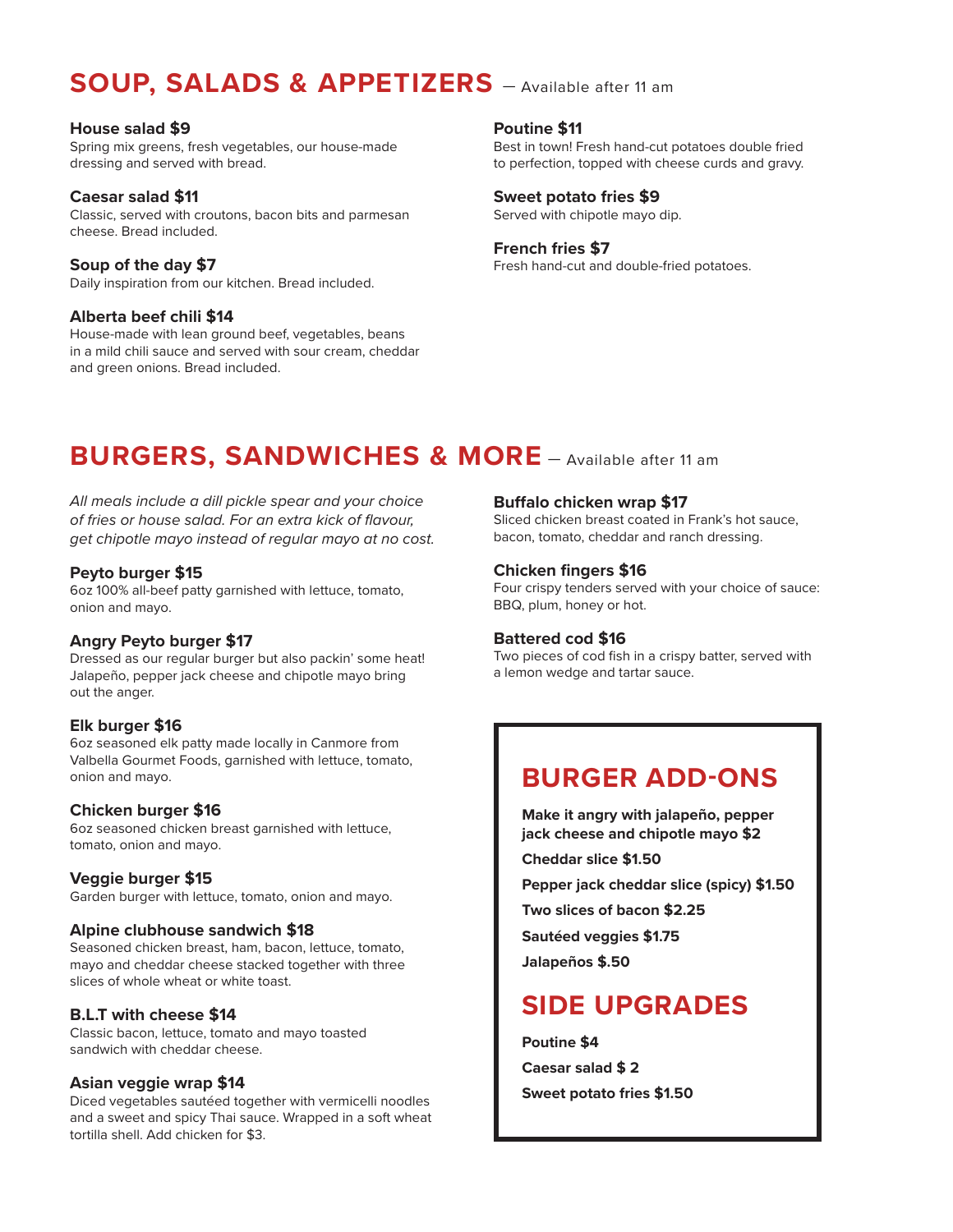# **PASTAS & MORE** — Available after 4 pm

*Includes slice of baguette*

### **Chicken bacon mushroom fettuccine alfredo \$20**

Chicken, bacon, sautéed mushrooms and onion, house-made sauce and topped with parmesan cheese.

#### **Smoked salmon fettuccine alfredo \$21**

Smoked salmon, house-made alfredo, topped with capers, green onions and parmesan cheese.

### **Thai stir-fry \$17**

Sautéed mixed vegetables in our sweet and spicy house-made stir-fry sauce served on a bed of noodles, garnished with pickled ginger and roasted sesame seeds. Add chicken \$3.

## **Baked mac and cheese \$17**

Creamy and cheesy macaroni baked with cheddar and parmesan, garnished with fresh diced tomatoes and green onions.

#### **Fettuccine primavera \$18**

Diced mixed vegetables, house-made alfredo and topped with parmesan cheese.

### **Butter chicken \$20**

A cream and tomato based sauce with Indian spices, tender chicken served over basmati rice and garnished with cilantro. Naan on the side instead of baguette.

# **KIDS MENU**

*Incudes a scoop of ice cream and a drink*

### **Kids pizza \$8**

Pepperoni and cheese.

**Kids pasta \$7** Fettuccine noodles tossed in our alfredo sauce or with butter. Served with bread.

#### **Kids mac and cheese \$7** Macaroni noodles tossed in a rich cheesy sauce, bread on the side.

# **Kids chicken fingers \$9**

Two pieces of breaded crispy tenders with fries on the side and your choice of BBQ, plum, honey or hot sauce.

#### **Kids fish n' chips \$9**

One piece of cod in a crispy batter served with fries, tartar sauce and a lemon wedge.

#### **Carrot and celery sticks \$3**

With ranch dressing on the side.

# **DESSERTS**

**Sticky toffee pudding cake \$7**

#### **Lemon meringue pie \$7**

**Apple pie with ice cream \$8**

**Brownie with ice cream \$8**

**Double scoop ice cream \$4**

# **DID YOU KNOW?**

Not only was the café named after Bill Peyto, but Peyto Glacier and Peyto Lake were also named in his honour.